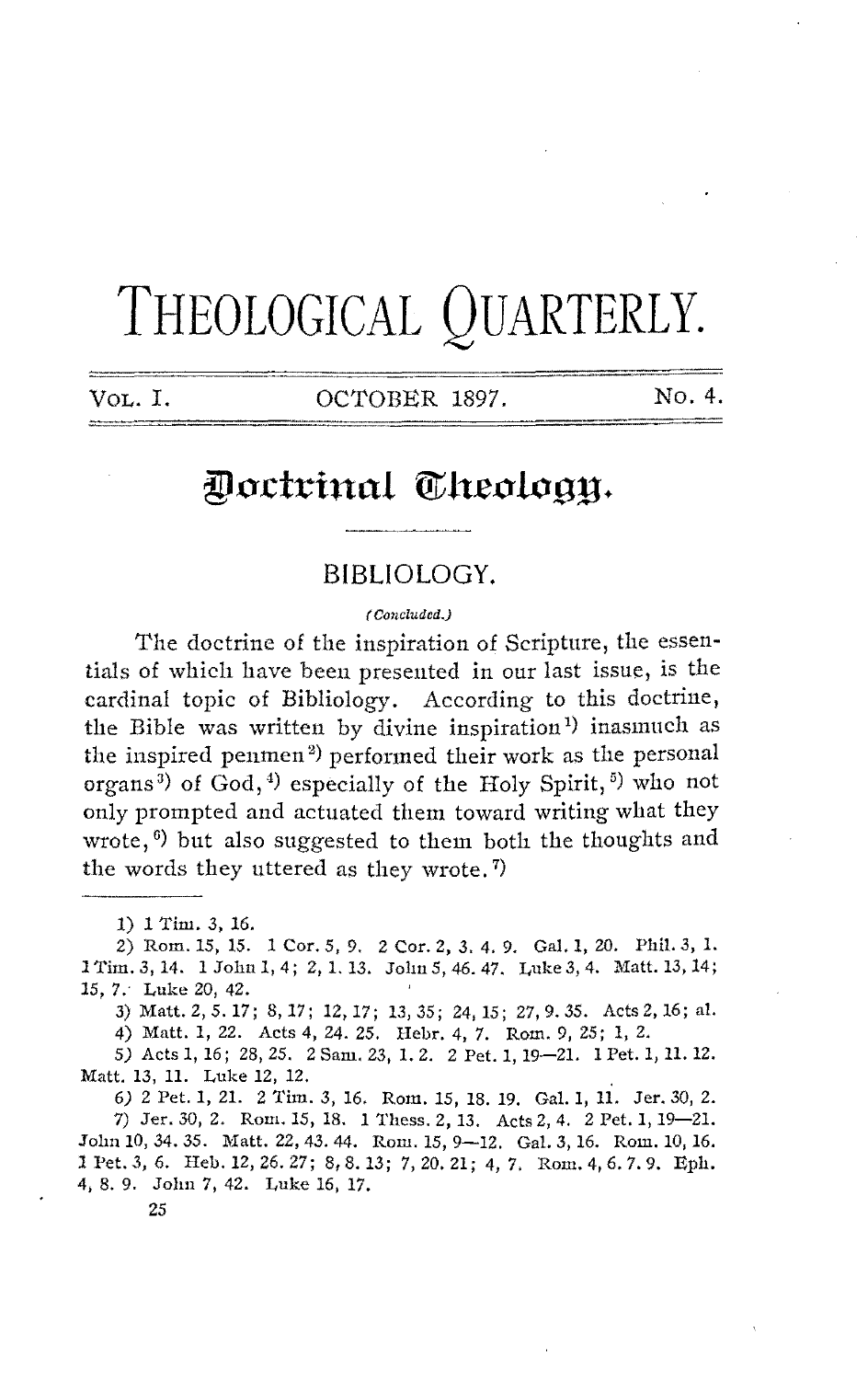## Historical Cheoloan.

### RELIGIOUS LIBERTY IN THE CHARTERS AND EARLIER CONSTITUTIONS.

The Constitution of the United States says in Article VI: - ' 'No religious test shall ever be required as a qualification to any office or public trust under the United States."

And in the First Amendment it is made a provision of our national fundamental law that ''Congress shall make no law respecting an establishment of religion or prohibiting the free exercise thereof.''

Our present purpose is not to trace the evolution of the principles embodied in these passages of our federal constitution, but to exhibit the legislative enactments concerning religion and the liberty of conscience in the colonial Charters and the Constitutions prior to the adoption of our federal Constitution. The material for a comparative study of these instruments with reference to the various points of political legislation was collected by Sydney George Fisher in his work on the ''Evolution of the Constitution of the United States." It should be understood that the extracts hereinafter given do not cover the acts of colonial assemblies in the exercise of their legislative authority, enactments of which we may submit a selection of specimens in a future article.

The earliest charter to be here considered was that of RHODE ISLAND. It was obtained by the Rev. John Clarke, a Baptist minister, who went to England as an agent with a petition asking that a patent might be granted which should enable the petitioners ''to hold forth a lively experiment, that a most flourishing civil state may stand, and best be maintained, with a full liberty of religious concern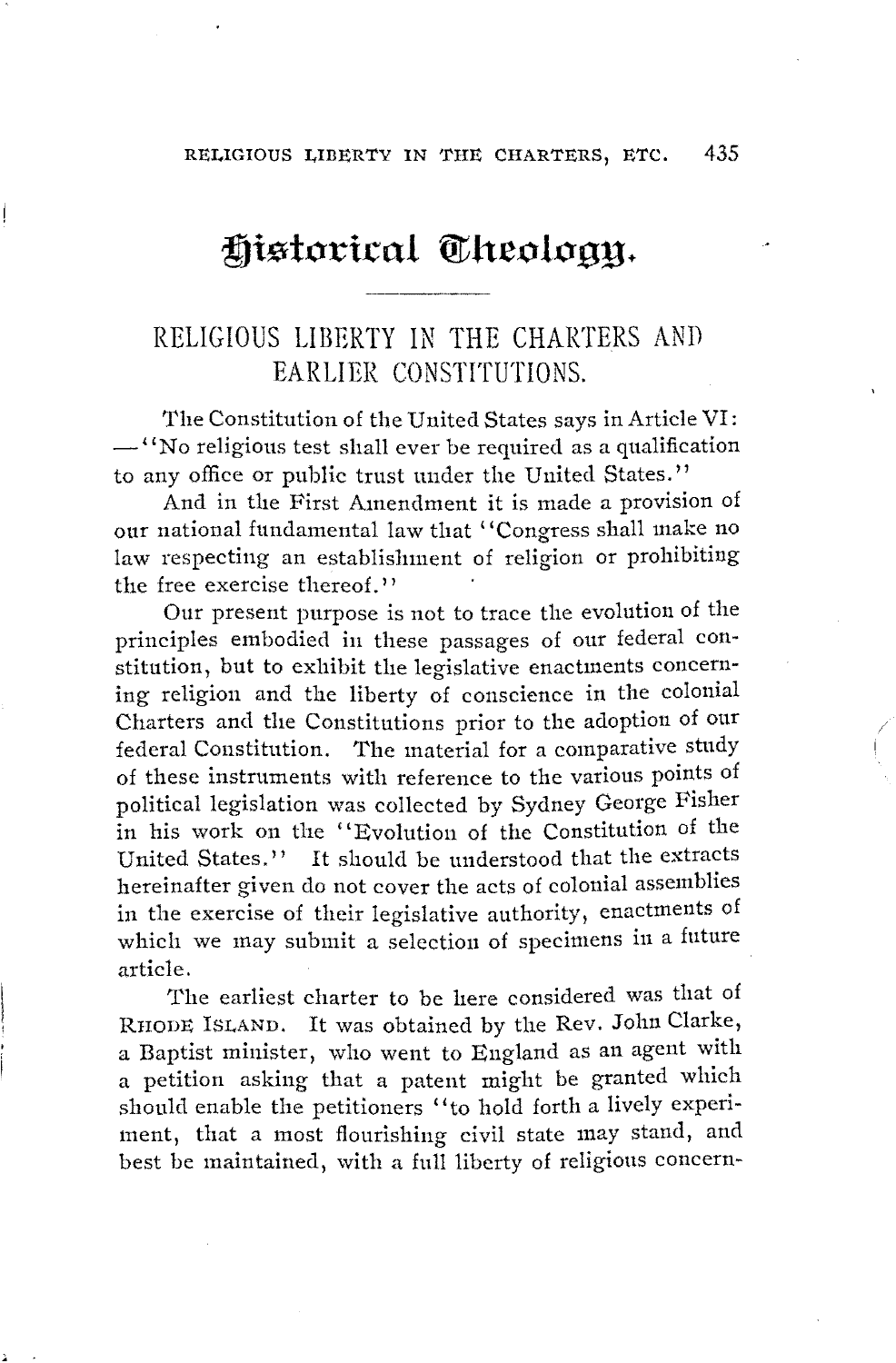ments." The charter, which was granted in 1663, twenty years after the patent whereby they were allowed to govern themselves by any form of government which the majority should deem appropriate, contained the following passage on religious concerns:-

' '1'hat our royall will and pleasure is, that noe person within the sayd colonye, at any tyme hereafter, shall bee any wise molested, punished, disquieted, or called in question, for any differences in opinione in matters of religion, and doe not actually disturb the civill peace of our sayd colony; but that all and everye person and persons may, from tyme to tyme, and at all tymes hereafter, freelye and fullye have and enjoye his and theire owne judgments and consciences, in matters of religious concernments, throughout the tract of lande hereafter mentioned; they behaving themselves peaceablie and qnietlie, and not useing this libertie to lycentiousnesse and profanenesse, nor to the civill injurye or outward disturbeance of others; any lawe, statute, or clause, therein contayned, or to be contayned, usage or custome of this realme, to the contrary hereof, in any wise, notwithstanding.''

The "Concessions and Agreements of the Proprietors of EAST JERSEY," of 1665, which instrument was prepared by the proprietors of the province, said: $-$ 

' 'That no person qualified as aforesaid within the said province at any time shall be anyways molested, punished, disquieted or called in question for any difference in opinion or practice in matters of religions concernments, who do not actually disturb the civil peace of the said province, but that all and every such person and persons may from time to time and at all times truly and fully have and enjoy his and their judgments and consciences in matters of religion throughout all the said province; they behaving themselves peaceably and quietly and not using this liberty to licentiousness, nor to the civil injury or outward disturbance of others; any law, statute, or clause contained or to be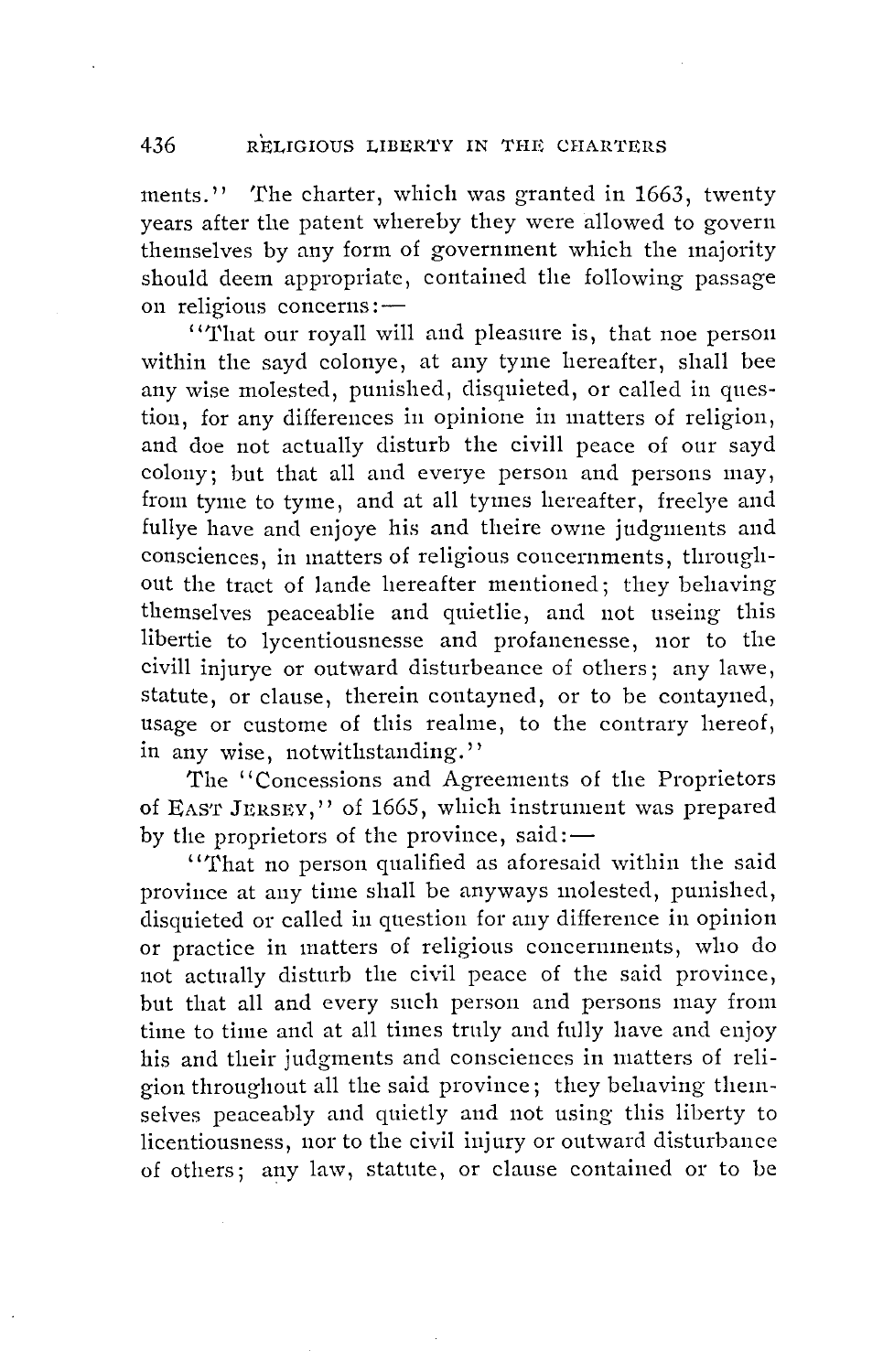contained, usage or custom of this realm of England to the contrary thereof in any wise notwithstanding."

About four years after the Concessions and Agreements of the Proprietors of East Jersey, in 1669, JOHN LOCKE, the philosopher, prepared his famous "Constitution'' for the government of the CAROLINAS, in which he said: $-$ 

"No person whatsoever shall disturb, molest, or persecute another for his speculative opinions in religion, or his way of worship."

In 1677, the ''Concessions and Agreements of the Proprietors of WEST JERSEY" appeared and contained this:-

' 'That no men, nor number of men upon earth, hath power or authority to rule over men's conscience in religious matters; therefore it is consented, agreed and ordained, that no person or persons whatsoever within the said province, at any time or times hereafter, shall be any ways upon any pretence whatsoever, called in question, or in the least punished or hurt, either in person, estate, or privilege, for the sake of his opinion, judgment, faith or worship toward God in matters of religion. But that all and every such person and persons may from time to time, and at all times, freely and fully have and enjoy his and their judgments and the exercise of their consciences in matters of religions worship throughout all the said province.''

The royal Commission granted in 1680 for the government of NEW HAMPSHIRE during the king's pleasure,  $said: -$ 

"We do hereby require and command that liberty of conscience shall be allowed unto all protestants; that such especially as shall be conformable to ye rites of ye Church of Engd shall be particularly countenanced and encouraged."

The MASSACHUSETTS charter of 1691 was granted by Mary and William after the charter of 1629 had been annulled. The new charter declared:-

"We do by these presents for us, our heirs and successors, grant, establish and ordain that forever hereafter /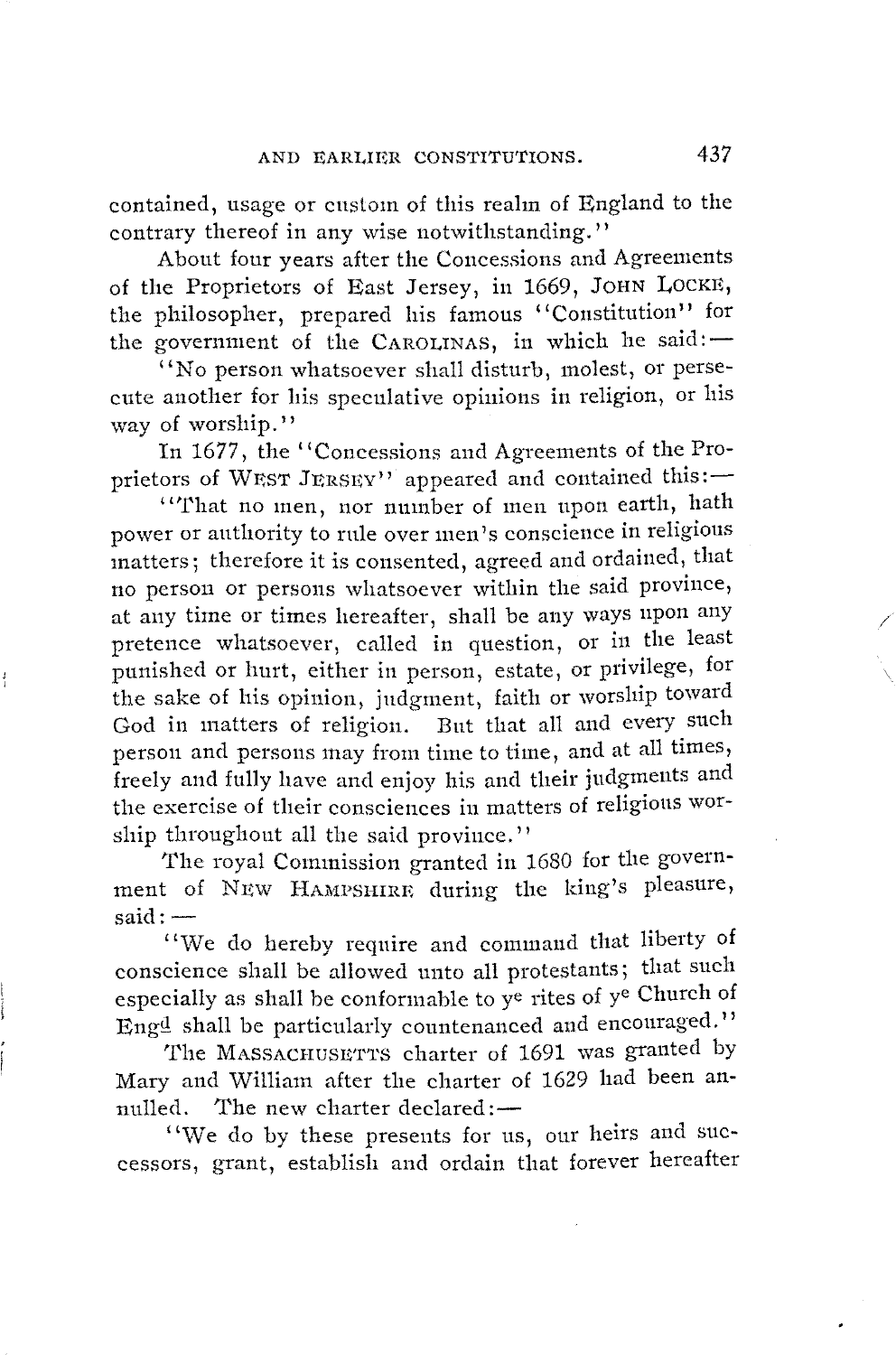there shall be the liberty of conscience allowed in the worship of God to all Christians ( except papists) inhabiting, or which shall inhabit, or be residing within onr said province or territory.''

In 1696, Governor Markham and the people of PENN-SYLVANIA, made a frame of a constitution, which was to remain in force unless Penn objected. This was during Penn's absence. But when he returned to the province, he again went into law-making with the people, and, after many meetings and consultations, and much deliberation, the Charter of Privileges, usually known as the Constitution It was particularly explicit on our point, on which it said: -

' 'That no Person or Persons, inhabiting in this Province or Territories, who shall confess and acknowledge *One* almighty God, the Creator, Upholder and Ruler of the World; and profess him or themselves obliged to live quietly under the Civil Government, shall be in any Case molested, in his or their Person or Estate, because of his or their conscientious Persuasion or Practice, nor be compelled to frequent or maintain any religious Worship, Place or Ministry, contrary to his or their Mind, or to do or suffer any other Act or Thing, contrary to their religious Persuasion. .

/

"AND that all Persons who also profess to believe in *Jesus Christ,* the Saviour of the World, shall be capable (notwithstanding their other Persuasions or Practices in Point of Conscience and Religion) to serve this Government in any Capacity, both legislatively and executively, he or they solemnly promising, when lawfully required, Allegiance to the King as Sovereign, and Fidelity to the Proprietary and Governor, and taking the Attests as now established by the Law made at *New-Castle,* in the Year One Thousand and Seven Hundred, entitled An Act directing the Attests of several Officers and Ministers, as now amended and confirmed this present Assembly.''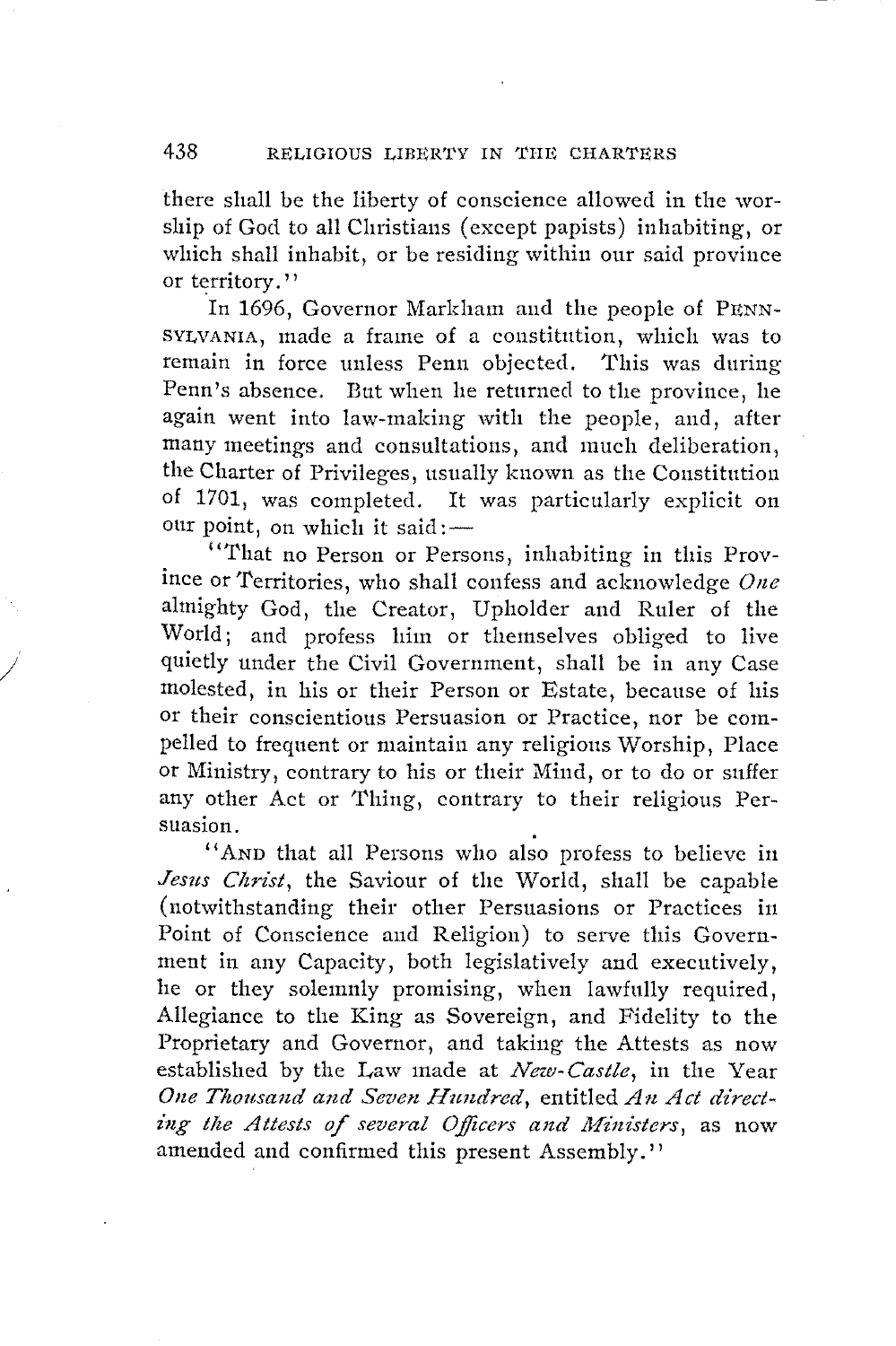The last charter, that of GEORGIA, which was granted in 1732 to the "Trustees for Establishing the Colony of Georgia in America," contained this paragraph:-

'' And for the greater ease and encouragement of our loving subjects and such others as shall come to inhabit in our said colony, we do by these presents, for us, our heirs and successors, grant, establish and ordain, that forever hereafter there shall be a liberty of conscience allowed in the worship of God to all persons inhabiting, or which shall inhabit or be resident within our said province, and that all such persons, except papists, shall have a free exercise of religion, so they be contented with the quiet and peaceable enjoyment of the same, not giving offence or scandal to the government.''

In June, 1776, the VIRGINIA CONSTITUTION, made by a convention of forty-five members of the house of bttrgesses, was finished, and to it was prefixed a Bill of Rights, adopted June  $12$ , which said:-

' 'That religion, or the duty which we owe to our Creator, and the manner of discharging it, can be directed only by reason and conviction, not by force or violence; and therefore all men are equally entitled to the free exercise of religion, according to the dictates of conscience; and that it is the mutual duty of all to practice Christian forbearance, love, and charity towards each other."

The first of the constitutions of 1776 that was not put in force by the convention which framed it, but was submitted to the people for approval, was the NEW JERSEY Constitution, begun May 26, and finished July 3. It con $tained this:$ 

' 'That no person shall ever, within this Colony, be deprived of the inestimable privilege of worshipping Almighty God in a manner agreeable to the dictates of his own conscience; nor, under any pretence whatever, be compelled to attend any place of worship, contrary to his own faith and judgement; nor shall any person within this Colony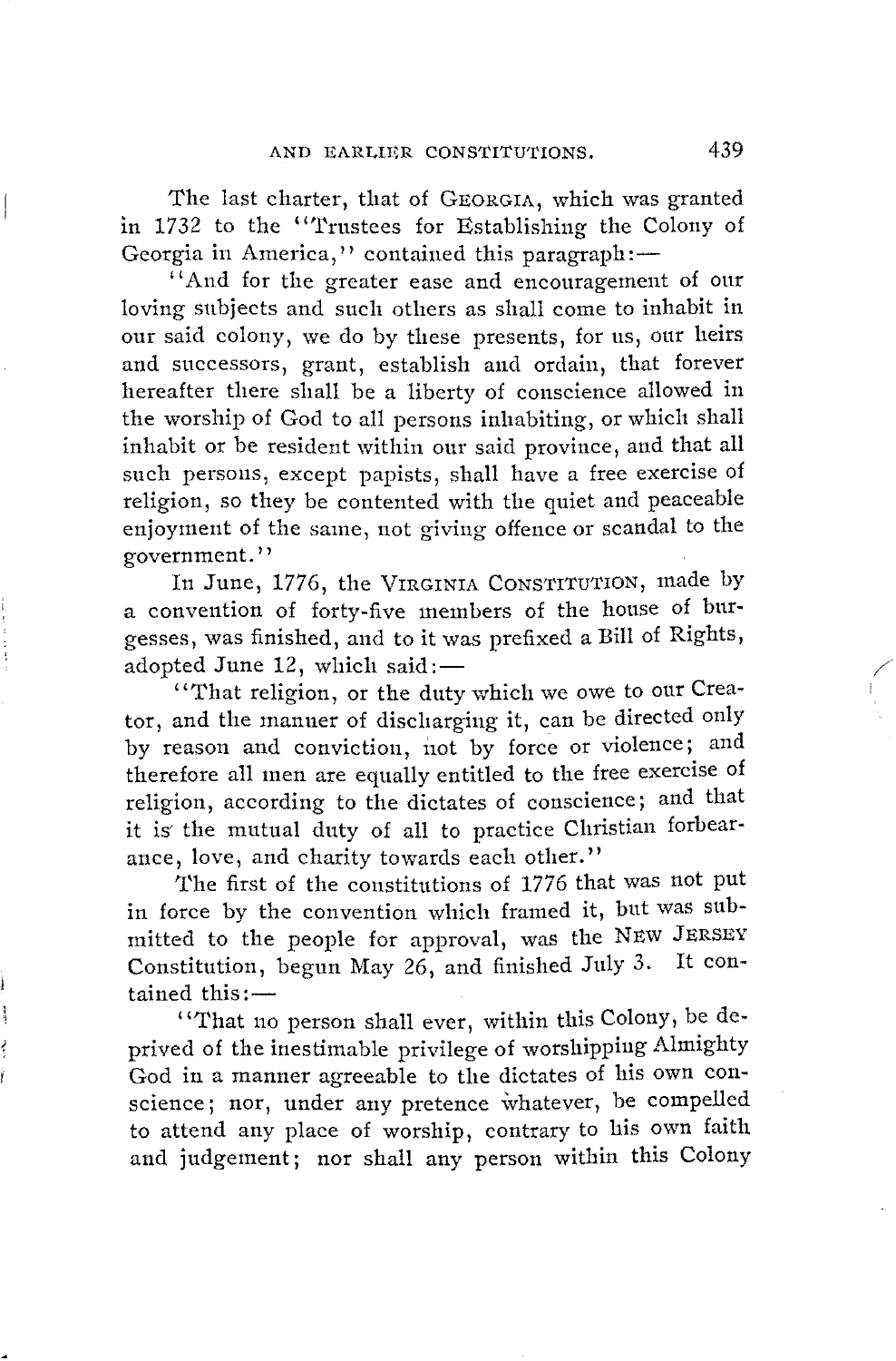ever be obliged to pay tithes, taxes, or any other rates for the purpose of building or repairing any other church or churches, place or places of worship, or for the maintenance of any minister or ministry, contrary to what he believes to be right or has deliberately or voluntarily engaged himself to perform.

''That there shall be no establishment of any one religious sect in this Province in preference to another; and that no Protestant inhabitant of this Colony shall be denied the enjoyment of any civil right, merely on account of his religious principles; but that all persons, professing a belief in the faith of any Protestant sect, who shall demean themselves peaceably under the government, as hereby established, shall be capable of being elected into any office of profit or trust, or being a member of either branch of the Legislature, and shall fully and freely enjoy every privilege and immunity enjoyed by others their fellow-subjects.''

The Constitution of DELAWARE, which was put in force September 21, 1776, said: $-$ 

*J* 

' ''!'here shall be no establishment of any one religious sect in this State in preference to another; and no clergyman or preacher of the gospel, of any denomination, shall be capable of holding any civil office in this State, or of being a member of either of the branches of the legislature, while they continue in the exercise of the pastoral function.''

A week after the Delaware constitution, the Constitution of PENNSYLVANIA was finished, Sept. 28, 1776. It said: $-$ 

' ''!'hat all men have a natural and unalienable right to worship Almighty God according to the dictates of their own consciences and understanding: And that no man ought or of right can be compelled to attend any religious worship, or erect or support any place of worship, or maintain any ministry, contrary to, or against, his own free will and consent: Nor can any man, who acknowledges the being of a God, be justly deprived or abridged of any civil right as a citizen, on account of his religious sentiments or peculiar mode of religious worship: And that no authority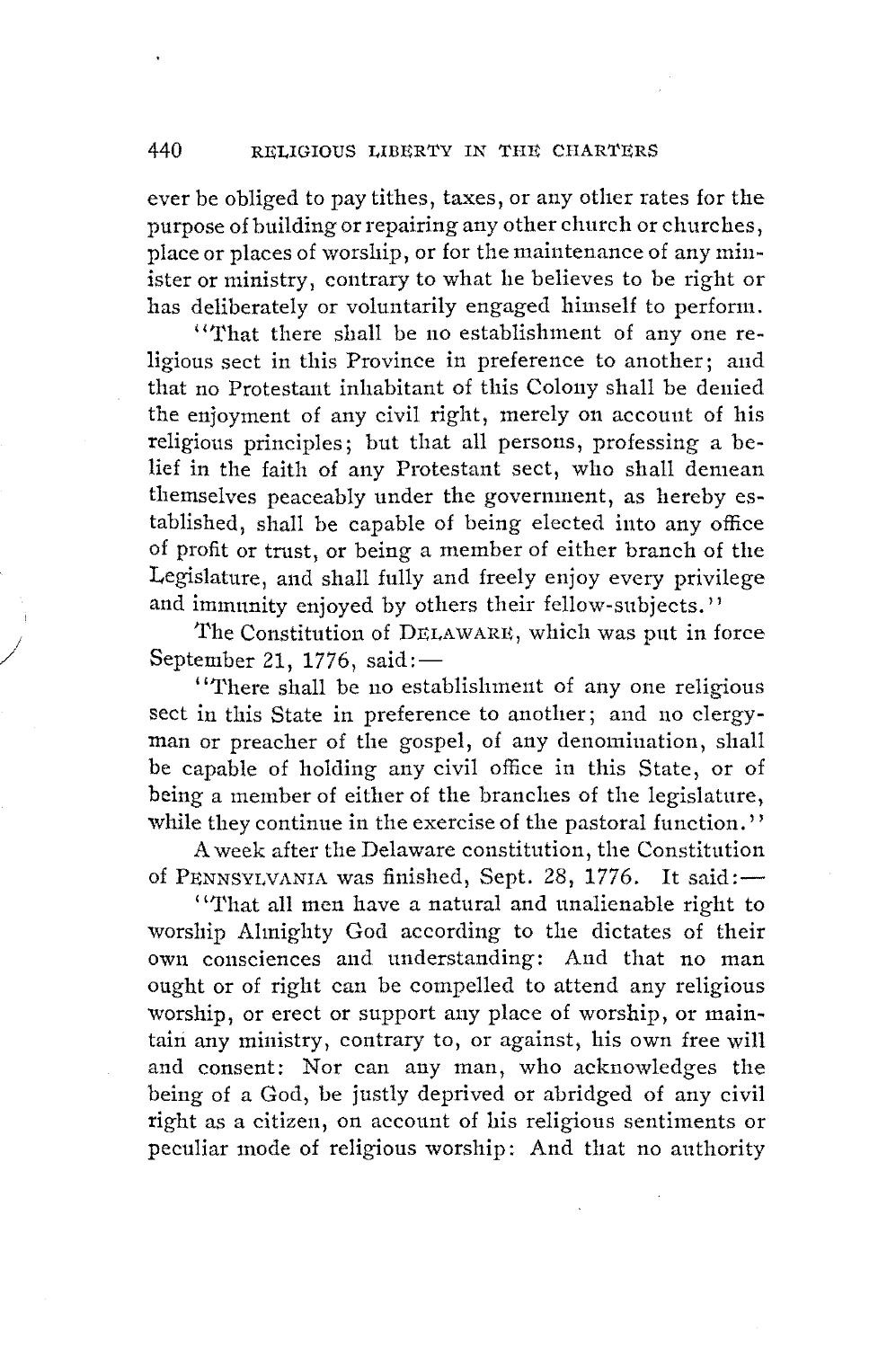À

**CONTRACTOR** 

can or ought to be vested in, or assumed by any power whatever, that shall in any case interfere with, or in any manner control, the right of conscience in the free exercise of religious worship."

The Constitution of MARYLAND, finished Nov. 11, 1776, opened with a Bill of Rights more complete than any that had appeared before, so full that nothing essentially new has ever since been added in similar instruments. On our subject it said: $-$ 

' 'That, as it is the duty of every man to worship God in such manner, as he thinks most acceptable to him, all persons professing the Christian religion are equally entitled to protection in their religious liberty; wherefore no person ought by any law to be molested in his person or estate on account of his religious persuasion or profession, or for his religious practice; unless, under colour of religion, auy man shall disturb the good order, peace, or safety of the State, or shall infringe the laws of morality, or injure others, in their natural, civil, or religious rights; nor ought any person to be compelled to frequent or maintain, or contribute, unless on contract, to maintain any particular place of worship, or any particular ministry; yet the Legislature may, in their discretion, lay a general and equal tax for the support of the Christian religion; leaving to each individual the power of appointing the payment over the money, collected from him, to the support of any particular place of worship or minister, or for the benefit of the poor of his own denomination, or the poor in general of any particular county: but the churches, chapels, glebes, and all other property now belonging to the church of England, ought to remain to the church of England forever. And all acts of Assembly, lately passed, for collecting monies for building or repairing particular churches or chapels of ease, shall continue in force and be executed, unless the Legislature shall, by act, supersede or repeal the same: but no county court shall assess any quantity of tobacco, or sum of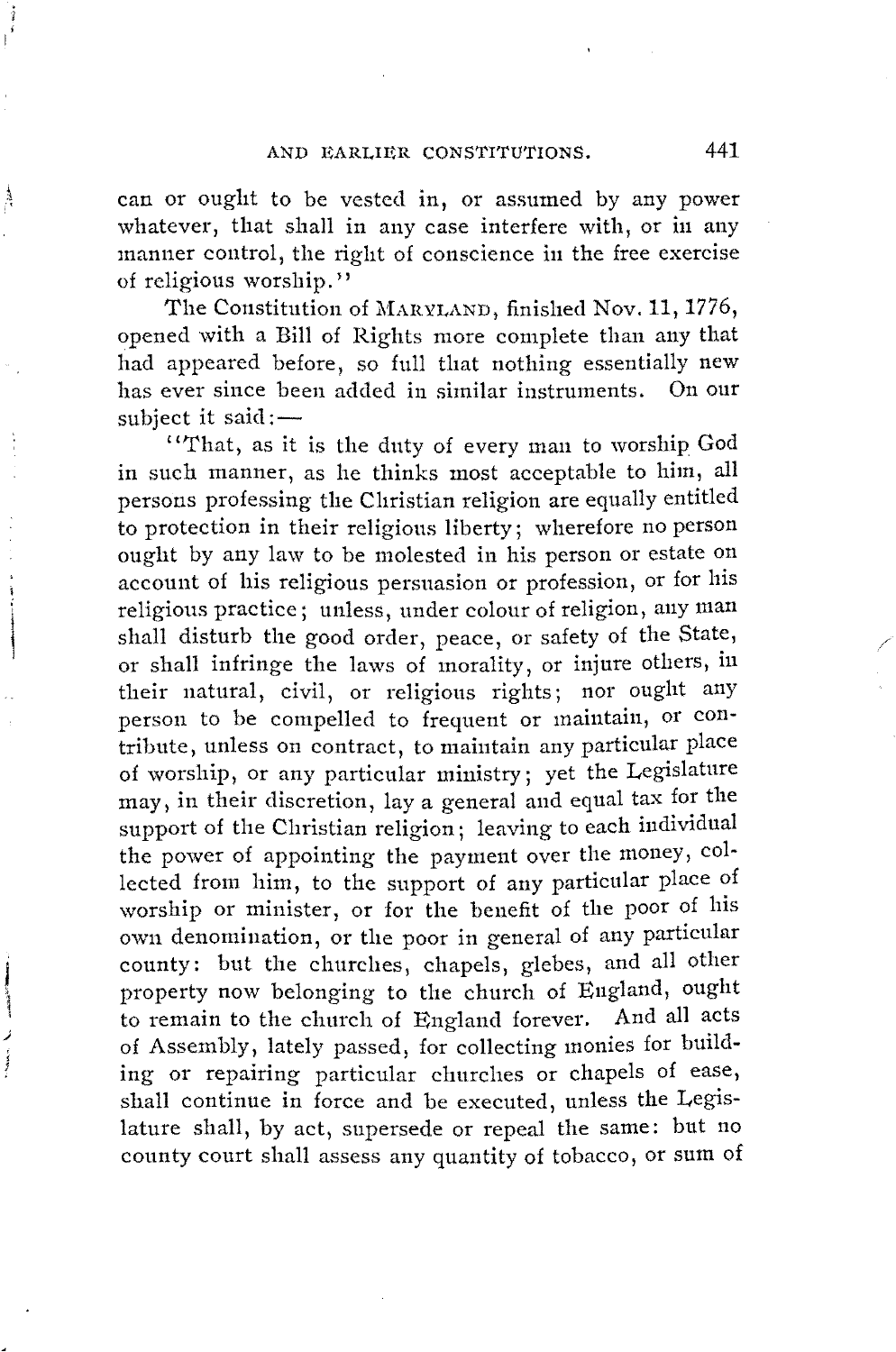money, hereafter, on the application of any vestry-men or church-wardens; and every encumbent of the church of England, who hath remained in his parish, and performed his duty, shall be entitled to receive the provision and support established by the act entitled 'An act for the support of the clergy of the church of England, in this Province,' till the November court of this present year to be held for the county in which his parish shall lie, or partly lie, or for such time as he hath remained in his parish, and performed his duty.''

The NORTH CAROLINA Constitution, which appeared December 18, 1776, said on the same subject:  $-$ 

"That all men have a natural and unalienable right to worship Almighty .God according to the dictates of their own conscience. . . .

"That no person, who shall deny the being of God or the truth of the Protestant religion, or the divine authority either of the Old or New Testaments, or who shall hold religious principles incompatible with the freedom and safety of the State, shall be capable of holding any office or place of trust or profit in the civil department within this State....

*I* 

'''!'hat there shall be no establishment of any one religious church or denomination in this State, in preference to any other; neither shall any person, on any pretence whatsoever, be compelled to attend any place of worship contrary to his own faith or judgement, nor be obliged to pay for the purchase of any glebe, or the building of any house of worship, or for the maintenance of any minister or ministry, contrary to what he believes right, or has voluntarily or personally engaged to perform; but all persons shall be at liberty to exercise their own mode of worship:  $-pr_0$ . *vided*, That nothing herein contained shall be construed to exempt preachers of treasonable or seditious discourses from legal trial and punishment."

The GEORGIA Constitution, adopted February 5, 1777, had this: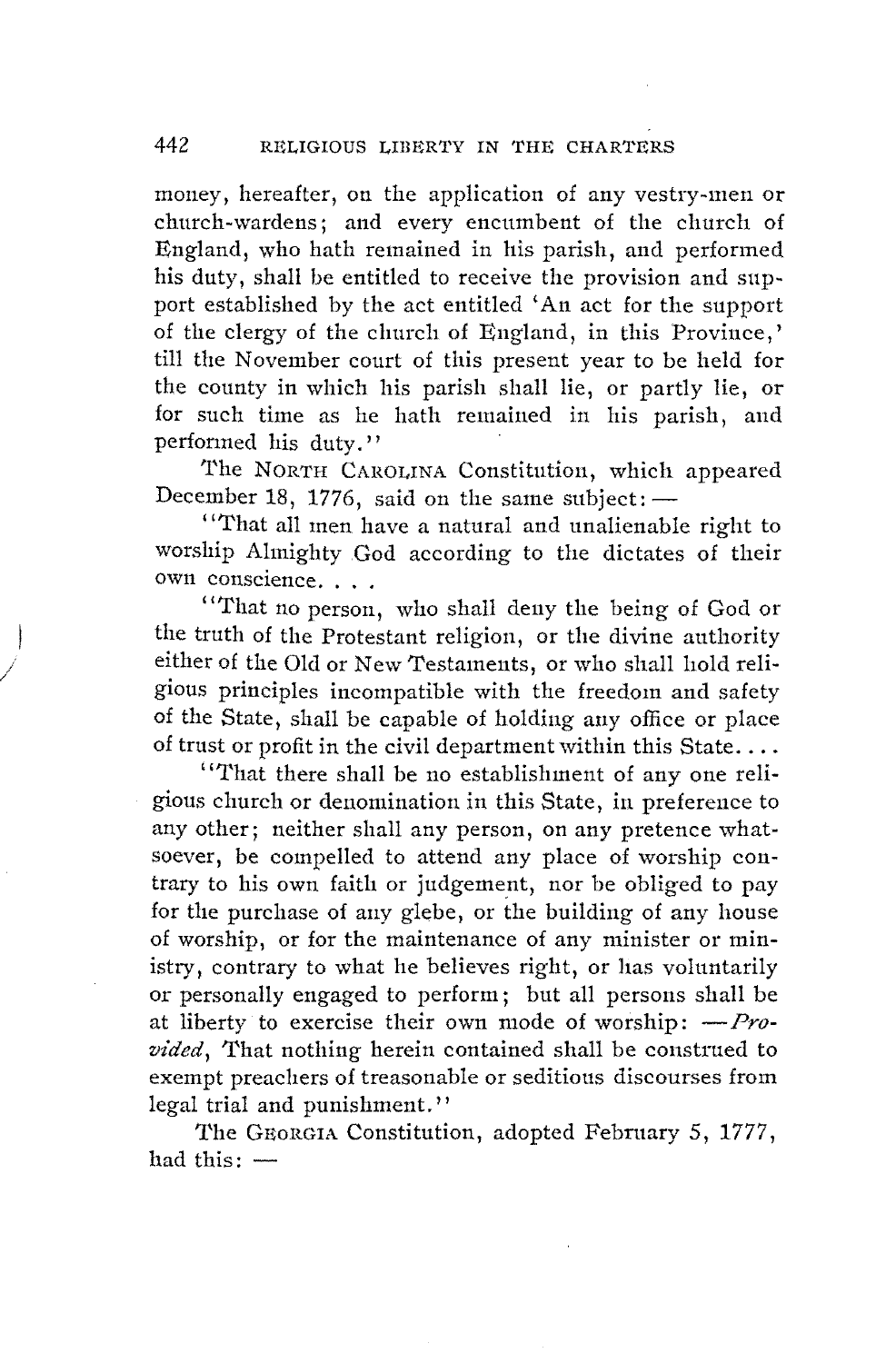1 'All persons whatever shall have the free exercise of their religion, provided it be not repugnant to the peace and safety of the State, and shall not, unless by consent, support any teacher or teachers except those of their own profession.''

The Constitution of NEW YORK, having been in making since July 10, 1776, was adopted April 20, 1777. It  $contained$  this section: $-$ 

''And whereas we are required, by the benevolent principles of rational liberty, not only to expel civil tyranny, but also to guard against that spiritual oppression and intolerance wherewith the bigotry and ambition of weak and wicked priests and princes have scourged mankind, this convention doth further, in the name and by the authority of the good people of this State, ordain, determine, and declare, that the free exercise and enjoyment of religious profession and worship, without discrimination or preference, shall forever hereafter be allowed, within this State, to all mankind: *Provided,* That the liberty of conscience, hereby granted, shall not be so constmed as to excuse acts of licentiousness, or justify practices inconsistent with the peace or safety of this State.''

On July 8, 1777, the VERMONT Constitution was adopted, which  $ssys:$  -

' 'That all men have a natural and unalienable right to worship *Almighty God*, according to the dictates of their own consciences and understanding, regulated by the word of *God;* and that no man ought, or of right can be compelled to attend any religious worship, or erect or support any place of worship, or maintain any minister, contrary to the dictates of his own conscience; nor can any man who professes the Protestant religion be justly deprived or abridged of any civil right, as a citizen, on account of his religious sentiment, or peculiar mode of religious worship, and that no authority can, or ought to be vested in, or assumed by, any power whatsoever, that shall,

j 1

ļ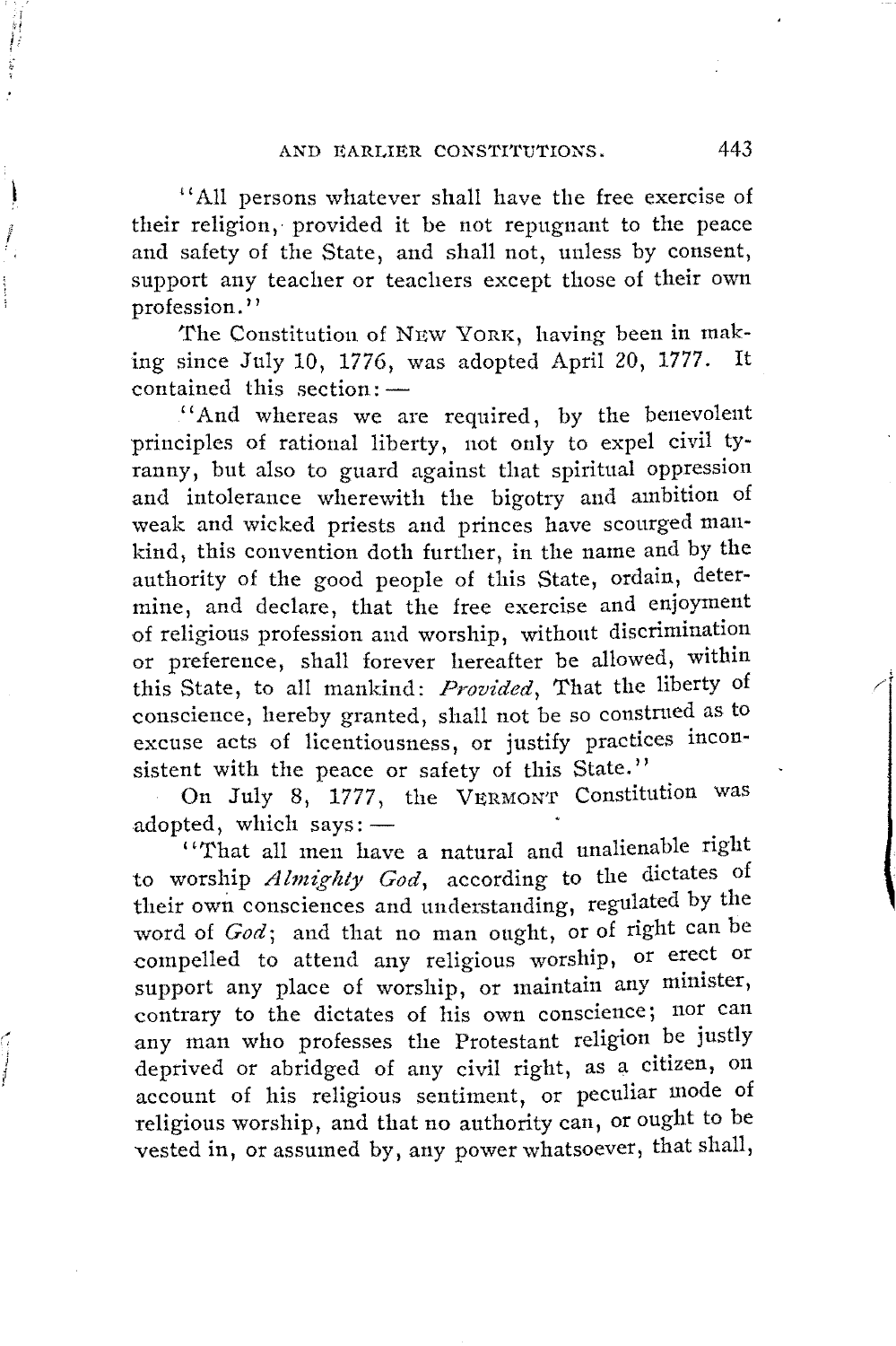#### 444 RELIGIOUS I,IBERTY IN THE CHARTERS

in any case, interfere with, or in any manner controul, the rights of conscience, in the free exercise of religious worship: nevertheless, every sect or denomination of people ought to observe the Sabbath, or the I,ord's day, and keep up, and support, some sort of religious worship, which to them shall seem most agreeable to the revealed will of God.''

In MASSACHUSETTS, a draft of a Constitution was ordered to be submitted to the people by the convention on February 8, 1778, and the people voted it down. This rejected constitution had the following passages to the point under consideration:

''No person, unless of the Protestant religion, shall be governor, lieutenant-governor, a member of the senate or of the house of representatives, or hold any judiciary employment within this State. . . .

''The free exercise and enjoyment of religious profession and worship shall forever be allowed to every denomination of Protestants within this State.''

The new Constitution for SOUTH CAROLINA, which was finished March 19, and went into effect in November,  $1778, \text{ said: } -$ 

' 'That all persons and religious societies who acknowledge that there is one God, and a future state of rewards and .punishments, and that God is publicly to be worshipped, shall be freely tolerated. 'fhe Christian Protestant religion shall be deemed, and is hereby constituted and declared to be, the established religion of this State. 1'hat all denominations of Christian Protestants in this State, demeaning themselves peaceably and faithfully, shall enjoy equally religious and civil privileges.

"No person shall be eligible to a seat in the said senate unless he be of the Protestant religion. No person shall be eligible to sit in the house of representatives unless he be of the Protestant religion.''

In NEW HAMPSHIRE, a Constitution finished June 10, 1778, was laid before the people and rejected. It said:  $-$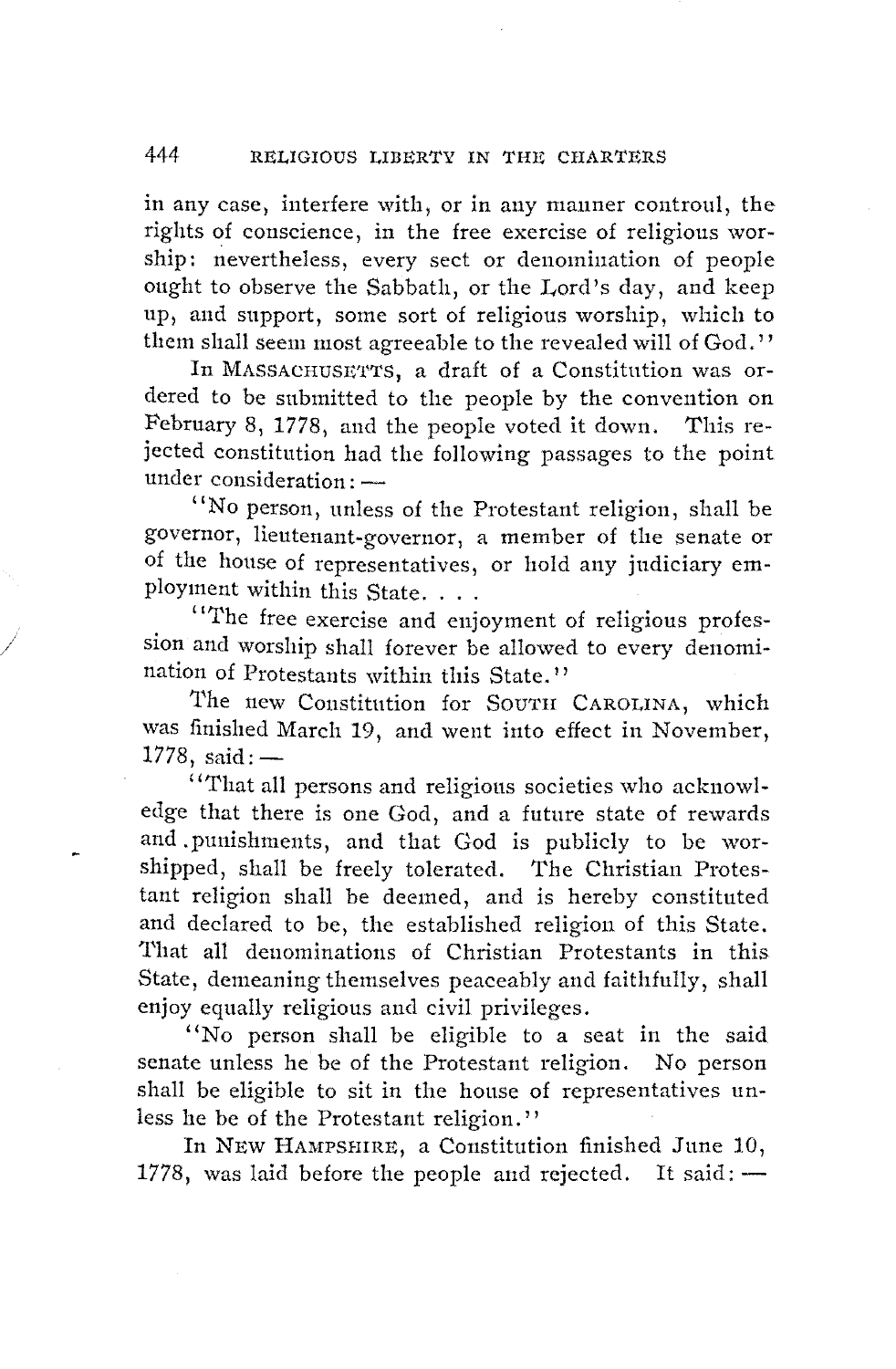*(*  I

**THE REPORT FOR THE PARTY OF STATE** 

"The future legislature of this State, shall make no laws to infringe the rights of conscience or any other of the natural, unalienable rights of men, or contrary to the laws of God or against the Protestant religion....

'' All the male inhabitants of the State of lawful age, paying taxes and professing the Protestant religion, shall be deemed legal voters in choosing councillors and representatives.''

The Constitution which the people of MASSACHUSETTS finally accepted in 1780, had the following utterances on the matter of religion: $-$ 

''It is the right as well as the duty of all men in society, publicly and at stated seasons, to worship the Supreme Being, the great Creator and Preserver of the universe. And no subject shall be hurt, molested, or restrained, in his person, liberty, or estate, for worshipping God in the manner and season most agreeable to the dictates of his own conscience, or for his religious profession or sentiments, provided he doth not disturb the public peace or obstruct others in their religious worship....

''Therefore, to promote their happiness and to secure the good order and preservation of their government, the people of this commonwealth have a right to invest their legislature with power to authorize and require, and the legislature shall, from time to time, authorize and require the several towns, parishes, precincts, and other bodiespolitic or religious societies to make suitable provision, at their own expense, for the institution of the public worship of God and for the support and maintenance of public Protestant teachers of piety, religion, and morality in all cases where such provisions shall not be made volun-tarily ....

"And the people of this commonwealth have also a right, and do, invest their legislature with authority to enjoin upon all the subjects an attendance upon the instructions of the public teachers aforesaid, at stated times and /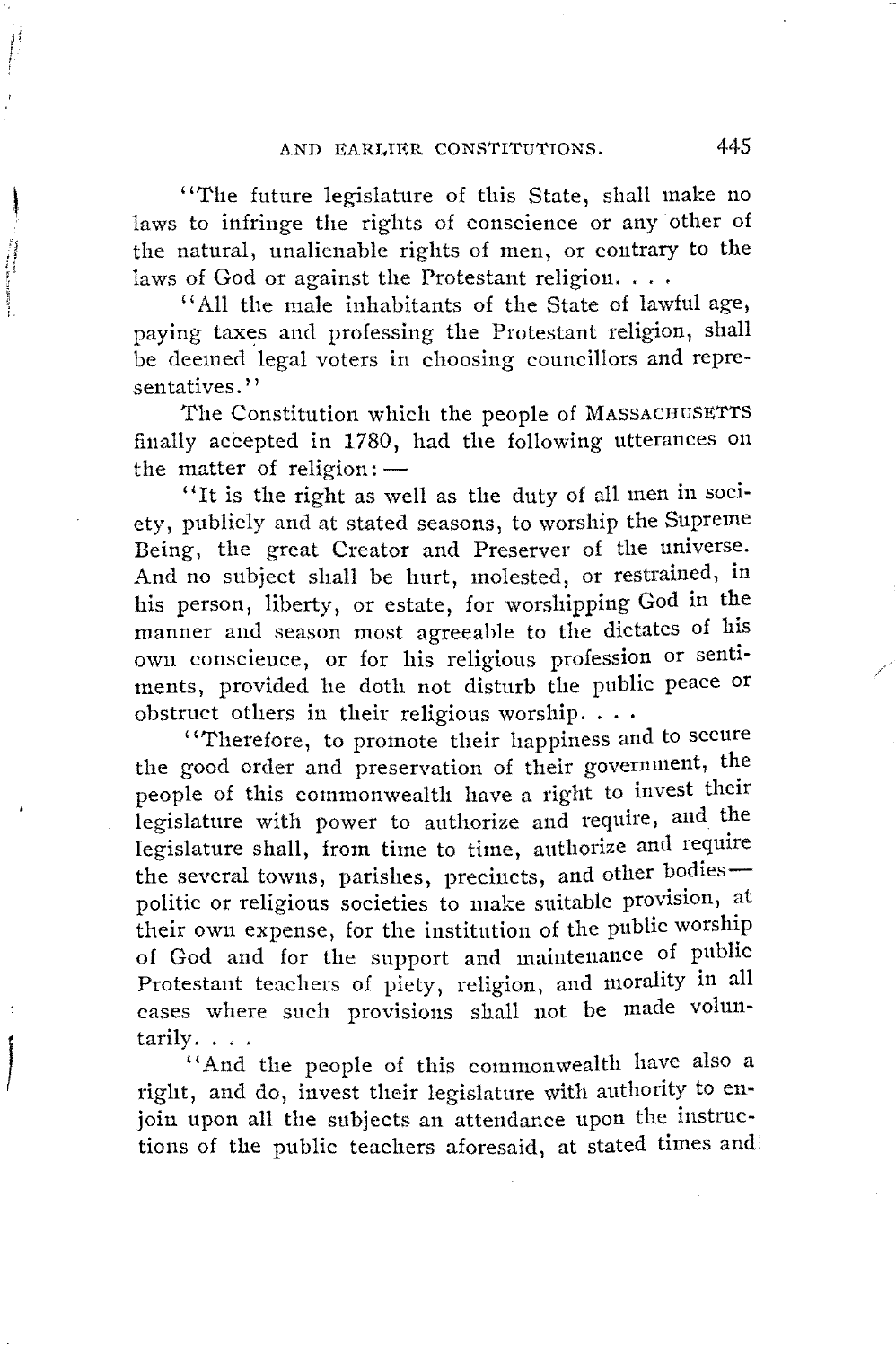seasons, if there be any on whose instructions they can conscientiously and conveniently attend.''

In 1784, NEW HAMPSHIRE succeeded in obtaining a Constitution which was acceptable to the people. It said: $-$ 

' 'Every individual has a natural and unalienable right to worship *God* according to the dictates of his own conscience and reason; and no person shall be hurt, molested, or restrained in his person, liberty, or estate for worshipping *God,* in the manner and season most agreeable to the dictates of his own conscience, or for his religious profession, sentiments, or persuasion; provided he doth not disturb the public peace, or disturb others, in their religious worship.

"As morality and piety, rightly grounded on evangelical principles, will give the best and greatest security to government, and will lay in the hearts of men the strongest obligations to due subjection; and as the knowledge of these is most likely to be propagated through a society by the institution of the public worship of the *Deity*, and of public instruction in morality and religion; therefore, to promote those important purposes, the people of this state have a right to impower, and do hereby fully impower the legislature to authorize from time to time, the several towns, parishes, bodies-corporate, or religious societies within this state, to make adequate provisions at their own expence, for the support and maintenance of public Protestant teachers of piety, religion, and morality.  $\ldots$ .

''That no person shall be capable of being elected a senator who is not of the Protestant religion."

The last Constitution was the new one for VERMONT, of 1786, which was little more or less than a copy of the Pennsylvania Constitution of 1776, and also repeated what was there said on religious liberty.

When in May 1787 a general convention of representatives of the States was assembled, general propositions to show how the Articles of Confederation might be enlarged